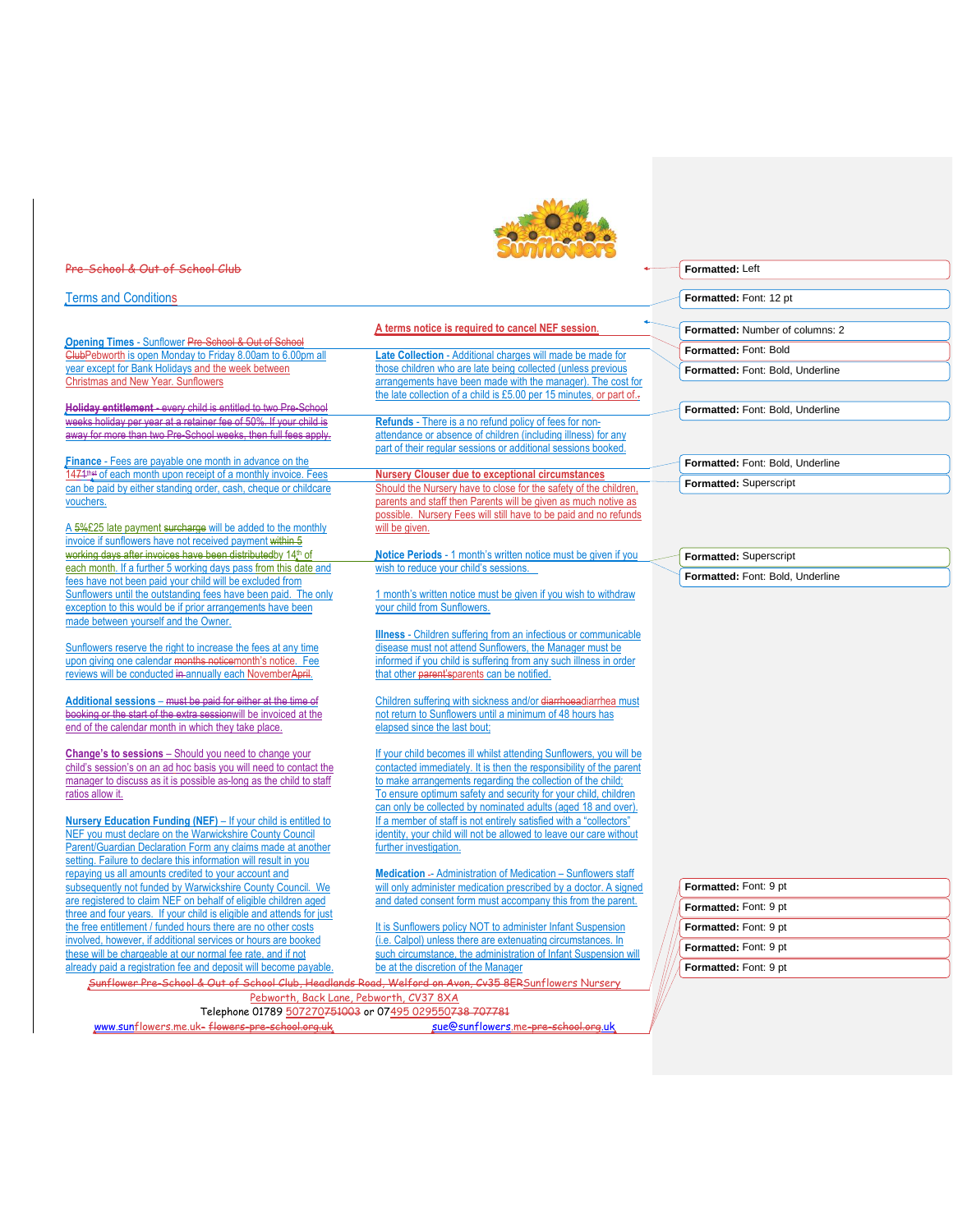|                                                                    | <u> De la companya de la companya de la companya de la companya de la companya de la companya de la companya de l</u> |                                  |
|--------------------------------------------------------------------|-----------------------------------------------------------------------------------------------------------------------|----------------------------------|
| Pre-School & Out of School Club                                    |                                                                                                                       | Formatted: Left                  |
|                                                                    | should not bring items of jewellery, watches, money or other                                                          |                                  |
| <b>General</b> - It is the responsibility of the parents to inform | valuables into the building.                                                                                          | Formatted: Font: Bold, Underline |
| Sunflowers of any changes in contact details                       |                                                                                                                       |                                  |
|                                                                    | <b>Policies &amp; Procedures</b> – a copy of Sunflowers policies and                                                  |                                  |
| Liability - Sunflowers cannot take responsibility for any          | procedures is available on request from the Manage                                                                    | Formatted: Font: Bold. Underline |

**d: Font: Bold, Underline** 

**Formatted:** Section start: Continuous

| <b>Child's Details</b> |  |
|------------------------|--|

personal items children may bring into Sunflowers. Children

**Registration Form**

|                               | Name of Child: Name of Child:                                                                                                                                                                                                 | Date of Birth: Wallet Birth Street And The Contract of Birth:                                                                                                                                                                                                                                                                                                                                                                                                          |
|-------------------------------|-------------------------------------------------------------------------------------------------------------------------------------------------------------------------------------------------------------------------------|------------------------------------------------------------------------------------------------------------------------------------------------------------------------------------------------------------------------------------------------------------------------------------------------------------------------------------------------------------------------------------------------------------------------------------------------------------------------|
|                               | First Language: Manager Strategy and Transaction and Transaction and Transaction and Transaction and Transaction                                                                                                              | <u> Alexander Alexander (Alexander Alexander Alexander Alexander Alexander Alexander Alexander Alexander Alexander Alexander Alexander Alexander Alexander Alexander Alexander Alexander Alexander Alexander Alexander Alexander</u><br>Religion: New York Contract Contract Contract Contract Contract Contract Contract Contract Contract Contract Contract Contract Contract Contract Contract Contract Contract Contract Contract Contract Contract Contract Contr |
| Parent's / Guardian's Details |                                                                                                                                                                                                                               |                                                                                                                                                                                                                                                                                                                                                                                                                                                                        |
|                               | Parent / Guardian 1: New York Street Allen Street Allen Street Allen Street Allen Street Allen Street Allen                                                                                                                   | Parent/Guardian 2: Parent Control of Control of Control of Control of Control of Control of Control of Control of Control of Control of Control of Control of Control of Control of Control of Control of Control of Control o                                                                                                                                                                                                                                         |
|                               |                                                                                                                                                                                                                               |                                                                                                                                                                                                                                                                                                                                                                                                                                                                        |
|                               | Address: Andress: Address: Address: Address: Address: Address: Address: Address: Address: Address: A                                                                                                                          |                                                                                                                                                                                                                                                                                                                                                                                                                                                                        |
|                               |                                                                                                                                                                                                                               |                                                                                                                                                                                                                                                                                                                                                                                                                                                                        |
|                               | Postcode: New York Department of the Contract of the Contract of the Contract of the Contract of the Contract of the Contract of the Contract of the Contract of the Contract of the Contract of the Contract of the Contract | Postcode: New York State State State State State State State State State State State State State State State State State State State State State State State State State State State State State State State State State State                                                                                                                                                                                                                                         |
|                               | Home No: <b>Home No: Home No: Home No: Home No: Home No: </b>                                                                                                                                                                 | Home No: 2008 2009 2009 2009 2009 2009 2010 2021 2032 2040 2051 2052 2053 2054 2055 2056 2057 2058 2059 2059 20                                                                                                                                                                                                                                                                                                                                                        |
|                               |                                                                                                                                                                                                                               |                                                                                                                                                                                                                                                                                                                                                                                                                                                                        |
|                               |                                                                                                                                                                                                                               | Mobile No: Note and the contract of the contract of the contract of the contract of the contract of the contract of the contract of the contract of the contract of the contract of the contract of the contract of the contra                                                                                                                                                                                                                                         |
|                               |                                                                                                                                                                                                                               |                                                                                                                                                                                                                                                                                                                                                                                                                                                                        |
|                               |                                                                                                                                                                                                                               |                                                                                                                                                                                                                                                                                                                                                                                                                                                                        |

| <b>Medical Details</b> |  |
|------------------------|--|
|                        |  |

Doctors name:\_\_\_\_\_\_\_\_\_\_\_\_\_\_\_\_\_\_\_\_\_\_\_\_\_\_\_\_\_\_\_\_\_\_\_\_\_\_\_\_ Telephone No: \_\_\_\_\_\_\_\_\_\_\_\_\_\_\_\_\_\_\_\_\_\_\_\_\_\_\_\_\_\_\_\_\_\_\_\_\_\_\_\_\_

Surgery Address: \_\_\_\_\_\_\_\_\_\_\_\_\_\_\_\_\_\_\_\_\_\_\_\_\_\_\_\_\_\_\_\_\_\_\_\_\_ Immunisations: \_\_\_\_\_\_\_\_\_\_\_\_\_\_\_\_\_\_\_\_\_\_\_\_\_\_\_\_\_\_\_\_\_\_\_\_\_\_\_\_\_

**Formatted:** Font: 9 pt **Formatted:** Font: 9 pt **Formatted:** Font: 9 pt **Formatted:** Font: 9 pt **Formatted:** Font: 9 pt

Sunflower Pre-School & Out of School Club, Headlands Road, Welford on Avon, Cv35 8ERSunflowers Nursery Pebworth, Back Lane, Pebworth, CV37 8XA Telephone 01789 507270751003 or 07495 029550738 707781

\_\_\_\_\_\_\_\_\_\_\_\_\_\_\_\_\_\_\_\_\_\_\_\_\_\_\_\_\_\_\_\_\_\_\_\_\_\_\_\_\_\_\_\_\_\_\_\_\_\_\_\_ Allergies: \_\_\_\_\_\_\_\_\_\_\_\_\_\_\_\_\_\_\_\_\_\_\_\_\_\_\_\_\_\_\_\_\_\_\_\_\_\_\_\_\_\_\_\_\_\_

www.sunflowers.me.uk- <del>flowers-pre-school.org.uk</del> sue@sunflowers.me-<del>pre-school.org</del>.uk surflowers.me-pre-school.org.uk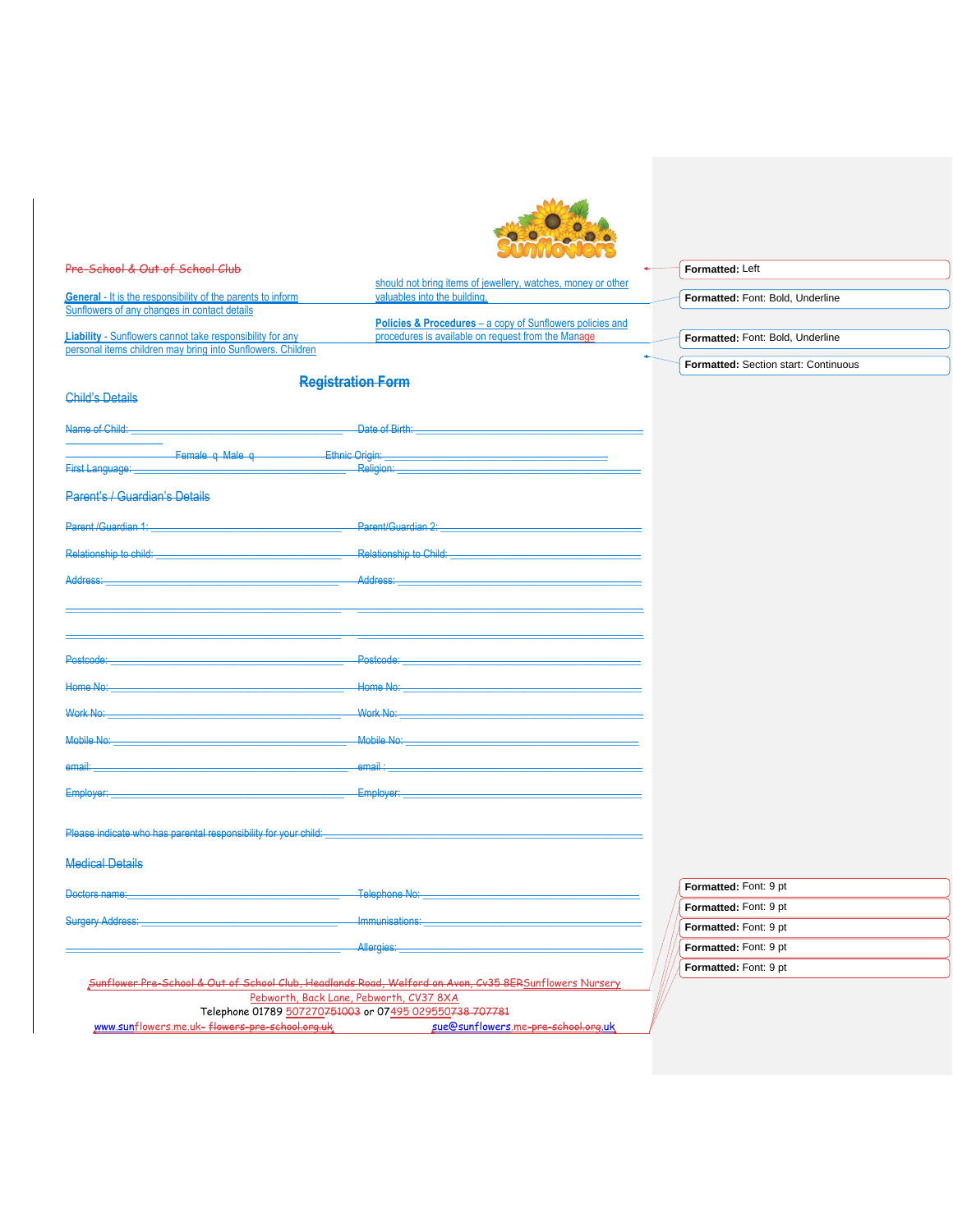

Permission given to seek any necessary medical advice or treatment (inc transport to the doctors surgery or hospital) if your child should require any emergency treatment while attending Sunflowers **Yes q No q** 

| Signature:<br><u> 1980 - Jan Samuel Barbara, martin a shekara tsara 1980 - An tsara 1980 - An tsara 1980 - An tsara 1980 - An t</u>                                                                                            | Date:                                                                                                                                                                                                                          |
|--------------------------------------------------------------------------------------------------------------------------------------------------------------------------------------------------------------------------------|--------------------------------------------------------------------------------------------------------------------------------------------------------------------------------------------------------------------------------|
| <b>Emergency Contacts</b>                                                                                                                                                                                                      |                                                                                                                                                                                                                                |
| Please indicate the main emergency contact numbers for your child                                                                                                                                                              |                                                                                                                                                                                                                                |
|                                                                                                                                                                                                                                | Contact 2: Express of the Contact of the Contact of the Contact of the Contact of the Contact of the Contact of the Contact of the Contact of the Contact of the Contact of the Contact of the Contact of the Contact of the C |
| Relationship to child: National Assembly and Assembly and Assembly and Assembly and Assembly and Assembly and                                                                                                                  | Relationship to Child: National Assembly and Assembly and Assembly and Assembly and Assembly and Assembly and                                                                                                                  |
|                                                                                                                                                                                                                                | Home No: Note and the Management of the Management of the Management of the Management of the Management of the Management of the Management of the Management of the Management of the Management of the Management of the Ma |
| Work No: Note that the contract of the contract of the contract of the contract of the contract of the contract of the contract of the contract of the contract of the contract of the contract of the contract of the contrac | Work No: Work No:                                                                                                                                                                                                              |
| Contact 3: 2004 2014 2015 2016 2017 2018 2019 2017 2018 2019 2019 2019 2019 2019 2017 2018 2019 2019 2019 2017                                                                                                                 | Mobile No: Note and the Mobile Note and the Mobile Note and the Mobile Note and the Mobile Note and the Mobile                                                                                                                 |
| Relationship to child: Network and Contact the Contact of the Contact of the Contact of the Contact of the Contact of the Contact of the Contact of the Contact of the Contact of the Contact of the Contact of the Contact of | Relationship to Child: Network and Child and Child and Child and Child and Child and Child and Child and Child                                                                                                                 |
| Home No: Note and the contract of the contract of the contract of the contract of the contract of the contract of the contract of the contract of the contract of the contract of the contract of the contract of the contract | Home No: <b>Home No: Home No: Home No: Home No: Home No: Home No: Home No: Home No: </b>                                                                                                                                       |
| Work No: 2008 2009 2010 2020 2021 2022 2023 2024 2022 2022 2023 2024 2022 2023 2024 2022 2023 2024 2022 2023 20                                                                                                                | Work No: Work No: Work No State Commission Commission Commission Commission                                                                                                                                                    |
| Mobile No: Note and the Mobile Note and the Mobile Note and the Mobile Note and the Mobile And the Mobile And                                                                                                                  | Mobile No:                                                                                                                                                                                                                     |

### Collection Details

### Persons permitted to collect your child from Sunflower Pre-School & Out of school Club

| Contact 1:             | Contact 2:                    |
|------------------------|-------------------------------|
| Relationship to child: | <b>Relationship to Child:</b> |
| Contact 3:             | Contact 4:                    |
| Relationship to child: | <b>Relationship to Child:</b> |

If on occasion you require any other person(s) to collect your child from Sunflower Pre-school & Out of School Club you will need to nominate a password to assist with identification.

Password: \_\_\_\_\_\_\_\_\_\_\_\_\_\_\_\_\_\_\_\_\_\_\_\_\_\_\_\_\_\_\_\_\_\_\_\_\_\_\_\_\_\_\_\_\_\_\_\_\_\_\_\_\_\_\_\_\_\_\_\_\_\_\_\_\_\_\_\_\_\_\_\_\_\_\_\_\_\_\_\_\_\_\_\_\_\_\_\_\_\_\_\_\_\_\_\_\_\_\_\_

**Other Information**

 $\begin{array}{c} \begin{array}{c} \bullet \end{array} & \begin{array}{c} \bullet \end{array} & \begin{array}{c} \bullet \end{array} & \begin{array}{c} \bullet \end{array} & \begin{array}{c} \bullet \end{array} & \begin{array}{c} \bullet \end{array} & \begin{array}{c} \bullet \end{array} & \begin{array}{c} \bullet \end{array} & \begin{array}{c} \bullet \end{array} & \begin{array}{c} \bullet \end{array} & \begin{array}{c} \bullet \end{array} & \begin{array}{c} \bullet \end{array} & \begin{array}{c} \bullet \end{array} & \begin{array}{c} \bullet \end{array} & \begin{$ 

I hereby give consent to my child: • Participating in all activities, including outings and visits, some of which

Sunflower Pre-School & Out of School Club, Headlands Road, Welford on Avon, Cv35 8ERSunflowers Nursery

Pebworth, Back Lane, Pebworth, CV37 8XA

Telephone 01789 507270751003 or 07<u>495 029550738 707781</u><br>K<del>- flowers-pre-school.org.uk</del> sue@sunflowers.me-<del>pre-school.org</del>.uk

www.sunflowers.me.uk- flowers-pre-school.org.uk

| Formatted: Font: 12 pt                      |
|---------------------------------------------|
| Formatted: Indent: Left: 0.99 cm            |
| <b>Formatted:</b> Font: Arial Narrow, 10 pt |
| <b>Formatted:</b> Font: 9 pt                |
| Formatted: Font: 9 pt                       |
| Formatted: Font: 9 pt                       |
| <b>Formatted:</b> Font: 9 pt                |
| <b>Formatted:</b> Font: 9 pt                |

**Formatted:** Left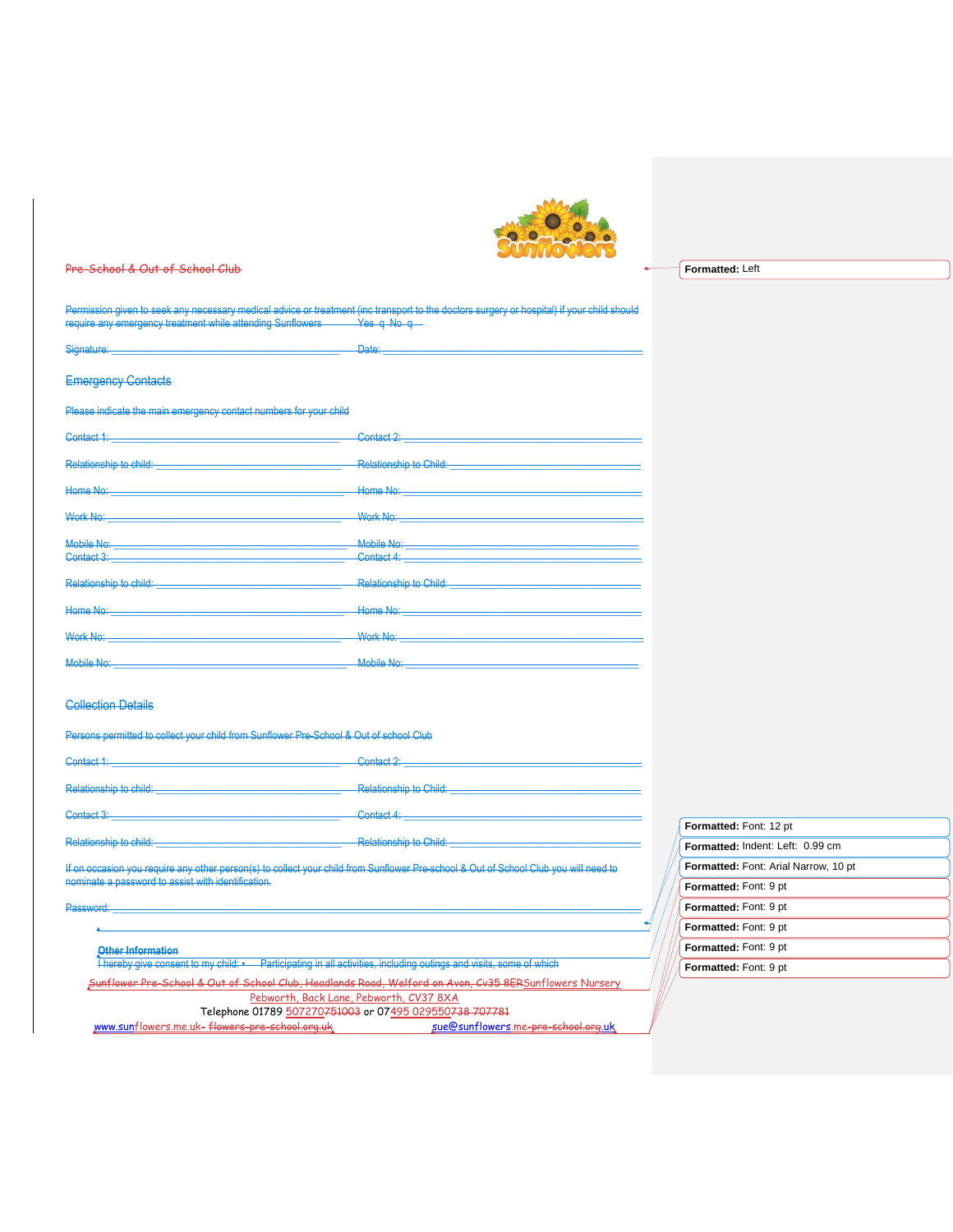

**Formatted:** Left

Sunflower Pre-School & Out of School Club, Headlands Road, Welford on Avon, Cv35 8ERSunflowers Nursery Pebworth, Back Lane, Pebworth, CV37 8XA Telephone 01789 507270751003 or 07495 029550738 707781 www.sunflowers.me.uk- <del>flowers-pre-school.org.uk</del> sue@sunflowers.me-<del>pre-school.org</del>.uk **Formatted:** Font: 9 pt **Formatted:** Font: 9 pt **Formatted:** Font: 9 pt **Formatted:** Font: 9 pt **Formatted:** Font: 9 pt will have relevant insurance and prior notice); Yes/ No · **Appearing in photographs, which may be used in the media in** connection with the nursery; **Yes/No •** Being observed from time to time by students and appearing in photographs (where relevant) for the purpose of their studies, after approval from the nursery manager. **Yes/ No** I have read and understand the terms and conditions of accepting a place at Little Monkeys Day Nursery & Nursery School. Parent Sign: \_\_\_\_\_\_\_\_\_\_\_\_\_\_\_\_\_\_\_\_\_\_ Date: \_\_\_\_\_\_\_\_\_\_\_\_ Manager Sign: \_\_\_\_\_\_\_\_\_\_\_\_\_\_\_\_\_\_\_\_\_ Date: \_\_\_\_\_\_\_\_\_\_\_\_ Please indicate how you heard about Little Monkeys Day Nursery & Nursery School: net search Recommendation **Pages** Sibling already attends nursery Only Day Nursery in locality Other (please specify) **Terms and Conditions – Nursery Copy** • Little Monkeys Nursery & Nursery School is open Monday to Friday 8.30am to 5.30am. The nursery can open at 8am and close at There is an additional charge for this service and must be booked in advance; • Little Monkeys Nursery & Nursery School is open all year except for Bank Holiday's and the period between Christmas and New No charge is made during these holiday periods; • Fees are payable one month in advance and upon receipt of a monthly invoice. Fees can be paid by either cash or cheque (made payable to Wringford Down). A 5% surcharge will be added to the monthly invoice if the nursery has not received payment within 5 g days after invoices have been distributed; • There is a no refund policy of fees for non-attendance or absence of children (including illness); • Additional charges will be made for those children who are late being collected (unless previous arrangements have been made with the manager). The cost for the late collection of a child is £5.00 per 15 minutes. • Holiday entitlement - every child is entitled to two nursery weeks holiday at a retainer fee of 50% per year. If your child is away for more than two nursery weeks, then full sessional prices apply. must be given in writing;  $\cdot$  1 month's written notice must be given if you wish to alter your child's sessions;  $\cdot$  1 month's written notice must be given if you wish to withdraw your child from Little Monkeys Nursery & Nursery School. If you cancel your child's place giving less than 1 month's notice, Little Monkeys Nursery & Nursery School maintains the right to charge you fees equivalent to the difference between the notice period provided and our required period of 1 month; • It is the responsibility of the parents/ carers to inform the nursery of any changes in contact details. The parents/ carers must be contactable at all times whilst their child is attending Little Monkeys Day Nursery & Nursery School; • Children suffering from an infectious or communicable disease must not attend nursery. The Manager must be informed if you child is suffering from any such illness in order that other parent's/ carer's can be notified; • Children suffering with sickness and/or diarrhoea must not return to the nursery until a minimum of 48 hours has elapsed since the last bout; • Administration of Medication – the nursery staff will only administer medication prescribed by a doctor. This must be accompanied by a signed consent form; • It is nursery policy NOT to administer Infant Suspension (i.e. Calpol) unless there are extenuating circumstances. A full written explanation must be submitted to the nursery Manager. In such circumstance, the administration of Infant Suspension will be at the discretion of the nursery Manager. • If your child becomes ill whilst attending nursery, the parent/ carer will be contacted immediately. It is then the responsibility of the parent/carer to make arrangements regarding the collection of the child; • To ensure optimum safety and security for your child, children can only be collected by nominated adults (aged 18 and over). If a member of staff is not entirely satisfied with a "collectors" identity, your child will not be allowed to leave our care without further investigation. • Little Monkeys Nursery & Nursery School cannot take responsibility for any personal items children may bring into the nursery. Children should not bring items of jewellery, watches, money or other valuables into the nursery. I have read and fully understood Little Monkeys Nursery & Nursery School terms and conditions. I agree to accept & abide by these and conditions when registering my child / children with Little Monkeys Nursery & Nursery School. **Formatted:** Font: Arial Narrow, 10 pt, Bold **Formatted:** Font: Arial Narrow, 10 pt **Formatted:** Font: Arial Narrow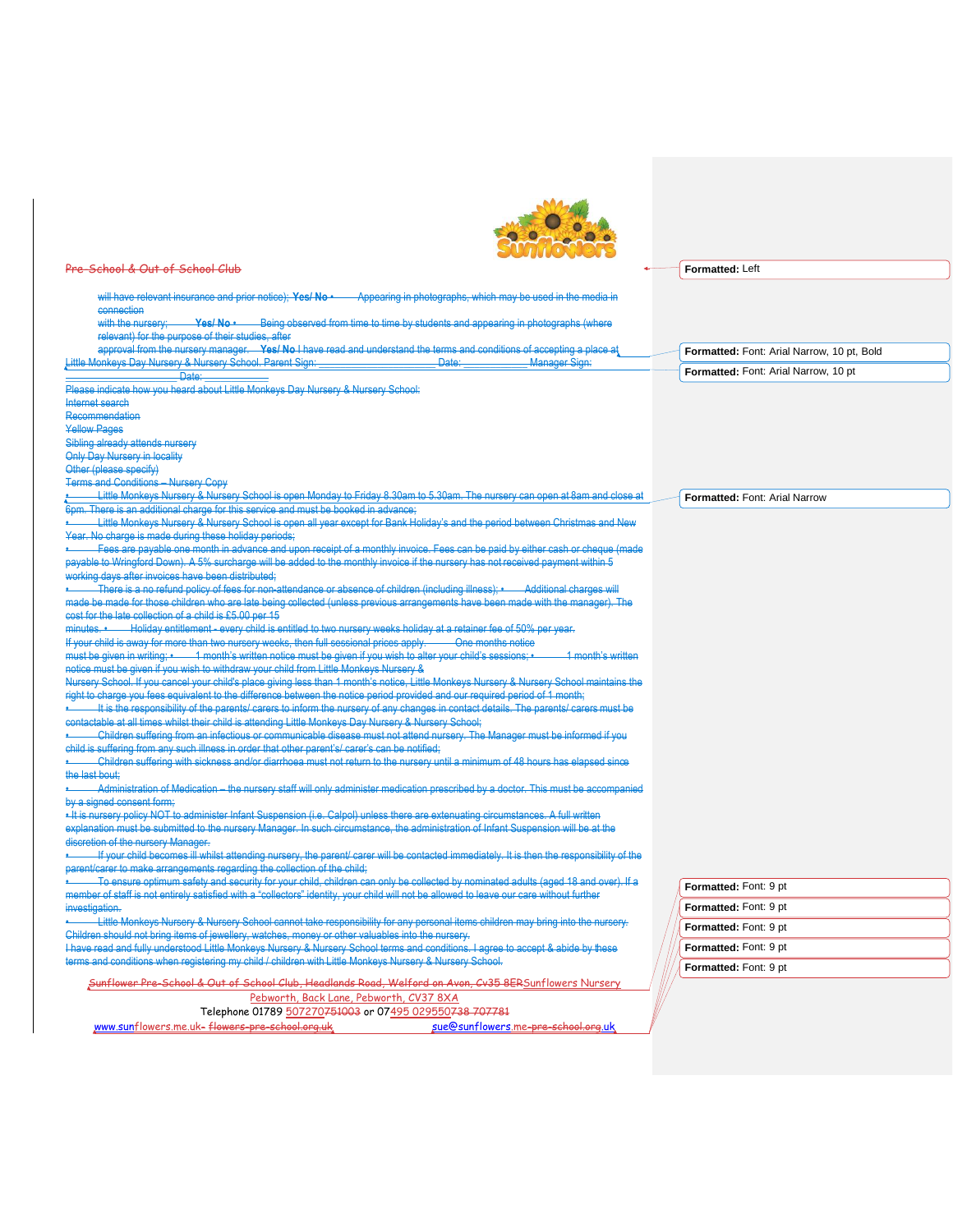

................................................................................................................ ................................................................................................................

# **Terms and Conditions – Parent/Carer Copy**

• Little Monkeys Nursery & Nursery School is open Monday to Friday 8.30am to 5.30am. The nursery can open at 8am and close at is an additional charge for this service and must be booked in advance

................................................................................................................ ......................................................................................................

Monkeys Nursery & Nursery School is open all No charge is made during these holiday periods;<br>Fees are payable one month in advance and ur

• Fees are payable one month in advance and upon receipt of a monthly invoice. Fees can be paid by either cash or cheque (made payable to Wringford Down). A 5% surcharge will be added to the monthly invoice if the nursery has not received payment within 5 ig days after invoices have been distributed;

• There is a no refund policy of fees for non-attendance or absence of children (including illness); • Additional charges will made be made for those children who are late being collected (unless previous arrangements have been made with the manager). The cost for the late collection of a child is £5.00 per 15

Holiday entitlement - every child is entitled to two nursery weeks holiday at a retainer fee of 50% per ye<br>away for more than two nursery weeks, then full sessional prices apply. Che months notice

If your child is away for more than two nursery weeks, then full sessional prices apply.

must be given in writing; • 1 month's written notice must be given if you wish to alter your child's sessions; must be given if you wish to withdraw your child from Little Monkeys Nursery &

School. If you cancel your child's place giving less than 1 month's notice, Little<br>harge you fees equivalent to the difference between the notice neriod provider right to the difference between the notice period provided and our required period of 1 month;<br>he parents/ carers to inform the nursery of any changes in contact details. The parents/ car

It is the responsibility of the parents/ carers to inform the nursery of any changes in contact details ctable at all times whilst their child is attending Little Monkeys Day Nursery & Nursery School;<br>Children suffering from an infectious or communicable disease must not attend nursery. Th

Children suffering from an infectious or commun child is suffering from any such illness Sctnnless previous

Consent Form – Application of Sun Protection

Childs(rens) Name(s):

I give my consent for the staff at Little Monkeys Nursery to apply the following sun protection to my child(ren). I am aware that staff will apply Boots Factor 50 if I do not

provide my own sun protection.

Name of sun protection:

Parent/ Carers Name:

Signature:

Date:

Consent Form – Application of Wet wipes

Childs(rens) Name(s):

I give my consent for the staff at Little Monkeys Nursery to apply wet wipes to my child(ren). I am aware that staff will apply Johnson's wet wipes (if required) if I do not provide my own (please complete details of own wet wipes below).

Name of wet wipes:

Parent/ Carers Name:

Sunflower Pre-School & Out of School Club, Headlands Road, Welford on Avon, Cv35 8ERSunflowers Nursery Pebworth, Back Lane, Pebworth, CV37 8XA

Telephone 01789 507270751003 or 07495 029550738 707781

www.sunflowers.me.uk- <del>flowers-pre-school.org.uk</del> sue@sunflowers.me-

| Formatted: Font: 9 pt |
|-----------------------|
| Formatted: Font: 9 pt |
| Formatted: Font: 9 pt |
| Formatted: Font: 9 pt |
| Formatted: Font: 9 pt |

**Formatted:** Left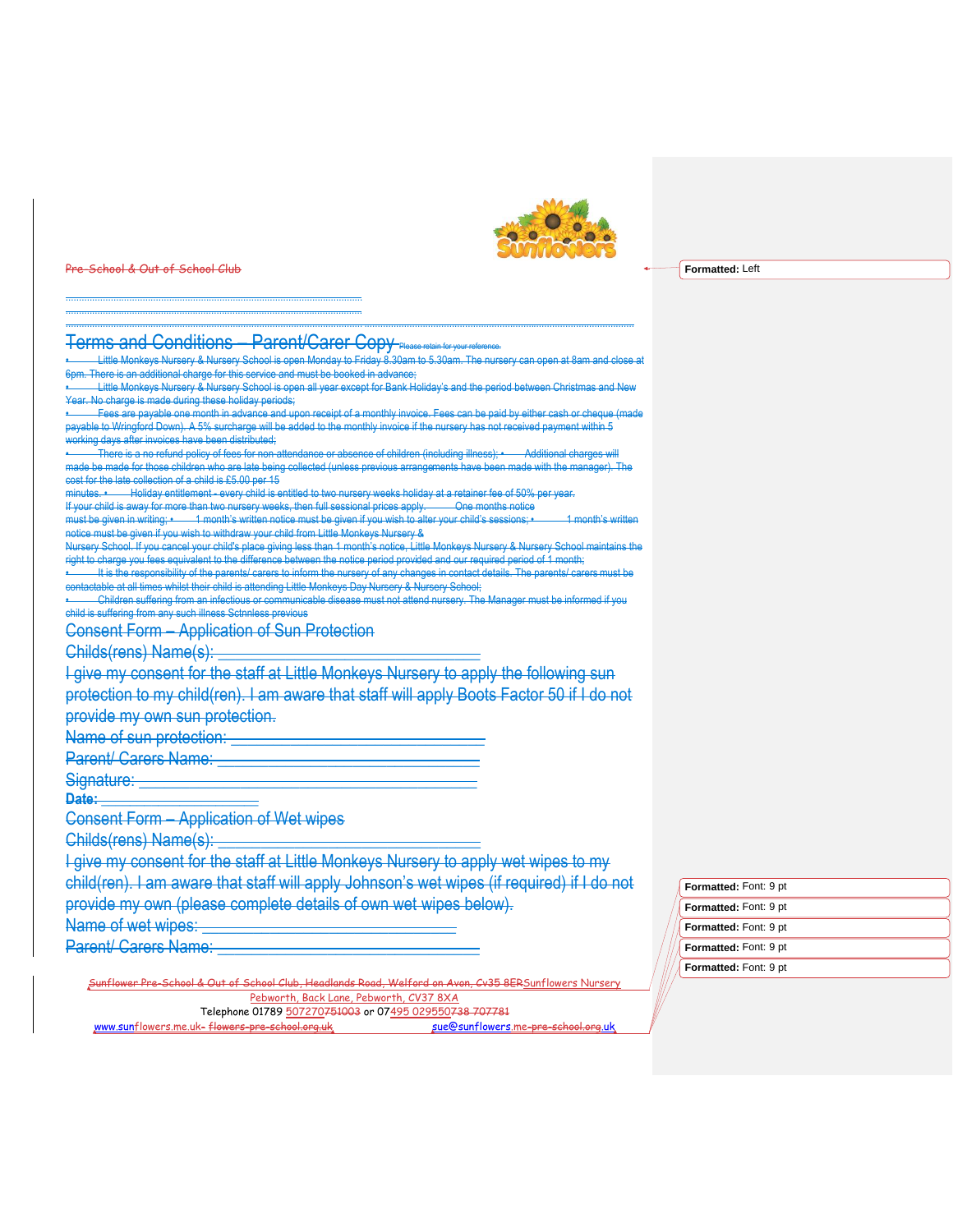

# **Date: \_\_\_\_\_\_\_\_\_\_\_\_\_\_\_\_\_\_\_\_\_\_**

# **Emergency Treatment Consent Form**

Name of child/ren:

(name of parent/ carer) give permission for the staff at Little Monkeys Day Nursery to seek any necessary medical advice or treatment (including transportation to a doctors surgery and/ or hospital) if my child should require any emergency medical care whilst attending nursery.

I understand that the staff will make every effort to keep me informed, should any such circumstances arise. Signature:

# **Transport Agreement**

Name of child/ren:

(name of parent/ carer) would like Little Monkeys Day Nursery to transport my child to and from (delete as applicable) Little Monkeys Day Nursery on the following days

I agree to inform the staff of Little Monkeys Day Nursery if it will not be myself at the house when my child is collected or returned home.

I agree to allow the staff of Little Monkeys Day Nursery to transport my child during outings. I am aware that the appropriate insurance is in place and I will provide the necessary child safety seat. Please read policies regarding nursery transportation of children. Signed:

Date:\_\_\_\_\_\_\_\_\_\_\_\_\_\_\_\_\_\_\_\_\_\_\_\_\_\_\_\_\_\_\_\_ **Entry Form**

**General information about your child.**

 $\overline{\phantom{a}}$  , where  $\overline{\phantom{a}}$  , where  $\overline{\phantom{a}}$  ,  $\overline{\phantom{a}}$  ,  $\overline{\phantom{a}}$  ,  $\overline{\phantom{a}}$  ,  $\overline{\phantom{a}}$  ,  $\overline{\phantom{a}}$  ,  $\overline{\phantom{a}}$  ,  $\overline{\phantom{a}}$  ,  $\overline{\phantom{a}}$  ,  $\overline{\phantom{a}}$  ,  $\overline{\phantom{a}}$  ,  $\overline{\phantom{a}}$  ,  $\overline{\phantom{a}}$  ,

Please answer these questions in as much detail as possible. This will help us to get to know your child and him or her settle quickly.

Child's Name:

Are there any milk feeds to be given to your child during the day? At what time?

What type of milk does your child drink?

What other drinks does your child have? At what times?

What are your child's favourite foods?

What type of food consistency does your child require? Liquidised/ liquidised with small amount of

chunks/ chunky meals/ no alteration to consistency (please delete)

Does your child have a daytime sleep? At what times?

How does your child go to sleep? Does your child have a comforter?

What else does your child enjoy participating in?

What is your child's favourite toy, song or game?

Is there anything special that you feel we should know about your child?

Sunflower Pre-School & Out of School Club, Headlands Road, Welford on Avon, Cv35 8ERSunflowers Nursery

Pebworth, Back Lane, Pebworth, CV37 8XA Telephone 01789 507270751003 or 07495 029550738 707781

www.sunflowers.me.uk- <del>flowers-pre-school.org.uk</del> sue@sunflowers.me-

**Formatted:** Font: 9 pt **Formatted:** Font: 9 pt **Formatted:** Font: 9 pt **Formatted:** Font: 9 pt **Formatted:** Font: 9 pt

**Formatted:** Left